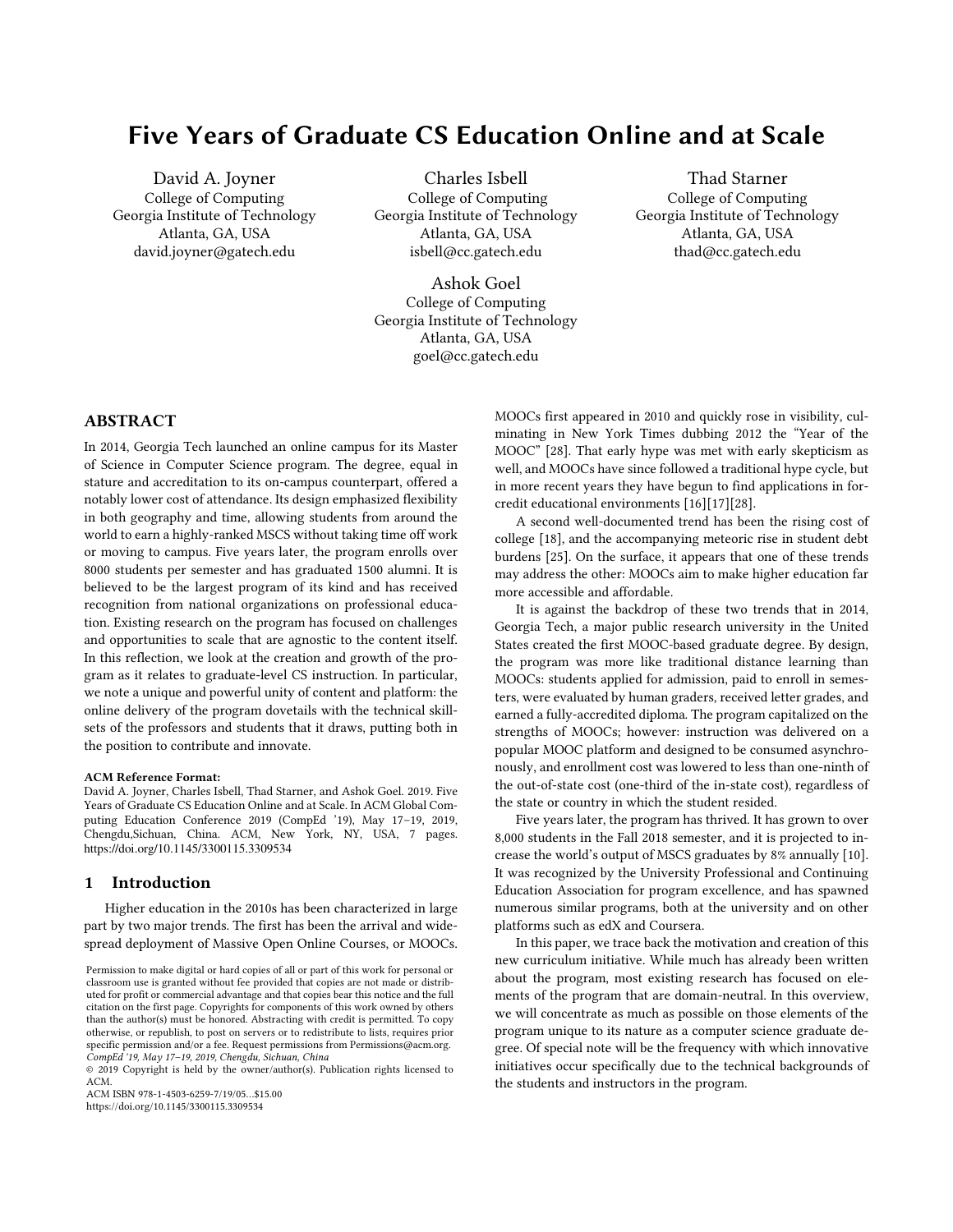## 2 Program Motivation

As noted above, the primary context under which the program was developed was the rise of college prices and the emergence of MOOCs as a possible means through which to deliver education affordably by leveraging scale. These trends may address any similar affordable online program, and indeed some of the new initiatives that have followed on this program's success are in less technical fields like public health, business administration, and accounting. Specifically with regard to computer science education, however, two additional trends contributed to the inception of this program.

The first is the increasing need for additional lifelong learning, especially within technical fields. The "fourth industrial revolution" as it has been dubbed [\[32\]](#page-6-6) has seen an explosion in job opportunities in computing-oriented fields [\[22\].](#page-6-7) This trend, coupled with automation and outsourcing driving additional changes in the job marke[t \[2\],](#page-6-8) has led to a dramatic increase in computing as a new career choice. Even for those already within technical fields, the rapid changes in the technology industry mean that employees need to re-skill regularly to stay current. A Bachelor's degree in Computer Science from many schools in the early 2000s would likely not have covered machine learning, cloud computing, computer vision, and more topics that are spawning entire new job categories today. These learners, however, are often in the middle of their careers with families: they cannot afford the opportunity cost of going two years without a salary to obtain a graduate degree, let alone the high price of enrollment.

There was thus a demand for rigorous, respected lifelong education specifically in computing from both students and industry, but too much friction in the existing mechanisms to meet either demand. Startups have been quick to provide bootcamps, MOOCs, and other non-traditional credentials to address this gap, but research has found that these alternate methods typically focus only on a small subset of the skills delivered by traditional program[s \[35\].](#page-6-9)

A second significant motivating trend in the program's inception was a more straightforward desire to continue to innovate in the emerging area of online learning. Georgia Tech had been at the forefront of these initiatives, highlighted by its early participation in one of the first MOOCs as well as its decades-old distance learning division. Given the nature of the delivery mechanism, an initial focus on computer science was logical as the individuals involved in teaching in the program could also contribute to its technological development.

Thus, the program can be seen as largely motivated by four trends: the rising cost of higher education; the emergence of MOOCs as a possible new delivery mechanism; the increasing need for lifelong CS education (driven by both student and industry demand); and the desire to continue to innovate on technological mechanisms for delivering high-quality for-credit education. This motivation, of course, is in some ways teleological: the full nature of the motivation behind the program's inception is more complex; however, these motivations were all present, and moreover, all directly connect to the program's eventual success.

### 3 Program Development

It is useful to think of the development of the program in terms of three major stages. The first stage, creation, occurred before the initial students began the program and provided the initial foundation. The second stage, experimentation, covered the first few years and saw expansion coupled with experimentation in production and delivery methods to find the procedures most effective for scale and quality. The third stage, normalization, began within the past year and sees an increasing focus on standardizing practices, maintaining growth, and optimizing existing systems. Although there are formal milestones that may be marked along the way—such as the matriculation of the first class in January 2014 and the graduation of the first students in December 2015 these stages are interpretive. Experimentation continues in the program today, but now there exists a set of principles and practices for delivery that did not exist when the program began and were derived based on that early experimentation.

## 3.1 Creation

Creation of the program began in the summer of 2013. The university partnered with a startup specializing in creating MOOCs to develop its initial set of five courses to launch in Spring 2014, including one taught by one of this paper's co-authors, Isbell. Courses were generally developed by three-person teams: a professor, a course developer, and a video producer. The professor was responsible for authoring and filming all course content. The course developer worked with the professor to convert the content to work in the traditional MOOC presentation style, characterized by short videos, frequent interspersed exercises, and pen-based presentation (wherein professors would write on a virtual "whiteboard" while narrating for students). The course developer also assisted the professor in developing the syllabus and assignments, authoring autograding tools, and typically served as the course's teaching assistant during its inaugural semester. The video producer filmed and edited sections of the course where professors were on camera, as well as edited the virtual whiteboard portions of the course.

The majority of course content was presented in this virtual whiteboard format, which carried several benefits. First, because the recording setup required only a single pre-configured setup, professors were able to film on their own schedules rather than coordinate with the video editor to be present and working during every filming session. This approach allowed professors more autonomy over production scheduling and maximized video producers' time. Second, because the professor was typically not on screen, content could be filmed in very small chunks. A professor could attempt a sentence several times until they were satisfied, and then move on to the next sentence. A single bad take meant re-filming only a few seconds, not multiple minutes, allowing the finished product to be more professional.

Pre-production allowed additional benefits as well. In one course from the original set of five, Isbell presented the course along with a prominent colleague from another university. In an on-campus class, it would be entirely infeasible to have another professor—especially from another university—co-teach a class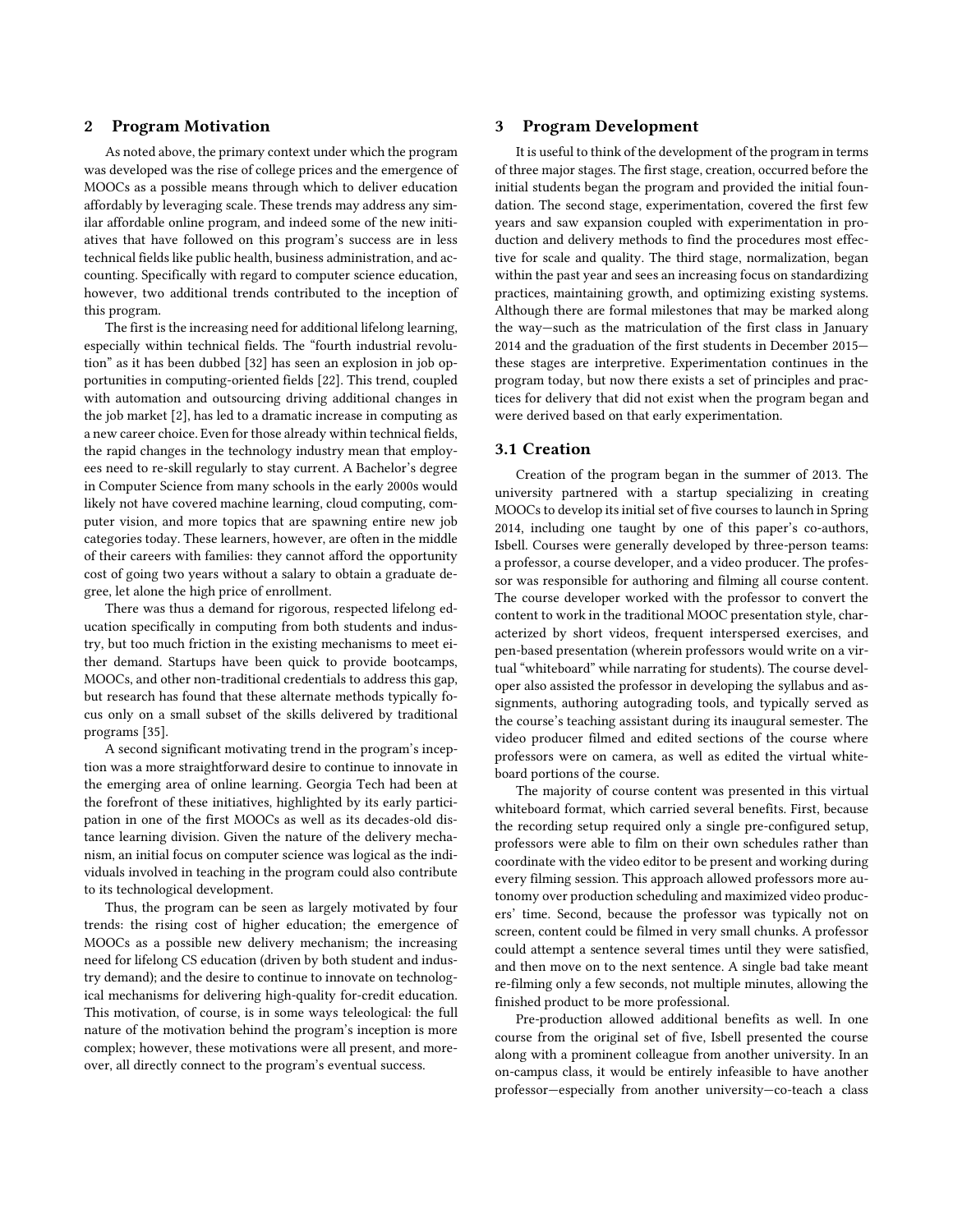every semester for five years, but by pre-producing the material and delivering it online, those different perspectives could not only be included, but included in a conversational style. The asynchronous and remote nature of the course could allow another professor to be involved in the delivery as well, an opportunity realized to a greater extent during the subsequent experimentation phase.

## 3.2 Experimentation

The experimentation phase began with the inaugural semester of the program in spring 2014, where 300 students enrolled in that initial batch of classes. This semester was intentionally constructed as a "beta" semester to ensure the feasibility of the program under optimal conditions, with classes no larger than their on-campus counterparts. Upon the success of the initial semester, the program was opened more broadly in fall 2018, including students deferred from the first semester. In the lead-up to this semester, five additional courses were developed, including one by two additional co-authors of this paper (Goel and Joyner).



Figure 1. A still from one of the early courses produced in the program (left), and one from a later course (right). Over time, the production workflow shifted from the virtual whiteboard with a working pen to an emphasis on produced diagrams, visuals, and animations.

As course delivery began, experimentation focused on ways to address the myriad of challenges to scaling a program while keeping all of the rigors and procedures associated with an accredited degree. Likely the most significant development, though, was the discovery that online students could be relied upon to work as teaching assistants to support the program's growth. Early semesters relied upon on-campus students, but not enough such students were available to support the program's growth, and the cost of their tuition waivers and stipends was prohibitively expensive compared to the inexpensive price paid by online students. We hypothesized that online students would be too occupied with work, family, and coursework obligations to work in the role, but found that enough were interested to support the program's growth. Additionally, they were more suited to give better feedback given their professional backgrounds, and they were motivated by more intrinsic and altruistic factors than extrinsic [\[15\].](#page-6-10) Compounding this benefit was the realization that online students never truly "leave" campus: students may consider working as teaching assistants after graduation. Of the 250 teaching assistants hired for fall 2018 at time of writing, 19% are alumni of the online program, and 43% are present students in the program. 28% of the remaining teaching assistants are on-campus MS students, and 10% are on-campus PhD students. This ability to hire alumni—and apparent interest from alumni in being hired provides a pool of potential teaching assistant candidates that will

continue to grow over time even as program enrollment ultimately stabilizes.

Additionally, early feedback from students in the initial semesters led to changes in the course production process. One course in this second phase of development experimented with avoiding the virtual whiteboard and instead pre-producing all course visuals. During recording, the professor retained the ability to point to elements on the screen with a recorded hand, similar to an instructor pointing at elements on a slide. Although there was skepticism that this change would lead to a dry presentation of bullet-point slides, the approach was ultimately successful as it allowed significant resources to be invested into producing highquality, previously reviewed, engaging visual[s \[27\].](#page-6-11) This approach has since become the standard approach for creating new courses for the program, and video producers—previously responsible solely for post-production—began to take on the roles of graphic designers and artists. Course developers, in turn, began focusing more attention on translating the professors' vision into descriptions of visuals for the video producers to create even without subject matter expertise. This change then freed professors to focus entirely on their manner of presenting during recording rather than having to attend to screen layout, virtual ink color, and other distractions from speaking. Figure 1 shows typical visuals from an early course and a more recent course produced for the program.

Other areas of experimentation include forum management, office hour delivery, and grading management. These early experiments have given way to a "toolbox" of approaches to delivering different classes based on the specific requirements of their content, students, and teaching teams. A comprehensive view of the variety of different approaches developed through this phase is available in prior wor[k \[16\].](#page-6-1) The initiatives described in section 4 below also took place during this phase.

In many ways, this experimentation phase is a growth phase as well: Figure 2 shows the growth of the program during these semesters, measured in seats. A seat is a single student enrolling in a class: if one student takes two classes, they count as two seats. The figure portrays seats because a single student taking two classes requires no less work for the professors and teaching assistants than two students each taking one class. Thus, the program has grown from 10 courses and 1,828 seats in its first open semester in fall 2014 to 29 classes and 8,911 seats in spring 2018.

#### 3.3 Normalization

The current phase in the program is modeled here as normalization. This label is not to suggest that experimentation has ended, but rather that a technological and procedural foundation has been laid. There are still challenges to be addressed and improvements to be made, but unlike in the experimentation phase, those are no longer seen as existential: whereas inability to scale feedback and assessment would threaten the very viability of the program, the challenges to be addressed now concern improving student outcomes and experiences, maintaining growth, and leveraging emerging opportunities.

Supporting that notion, the program continues to grow: this term, over 1500 students are expected to begin the program, more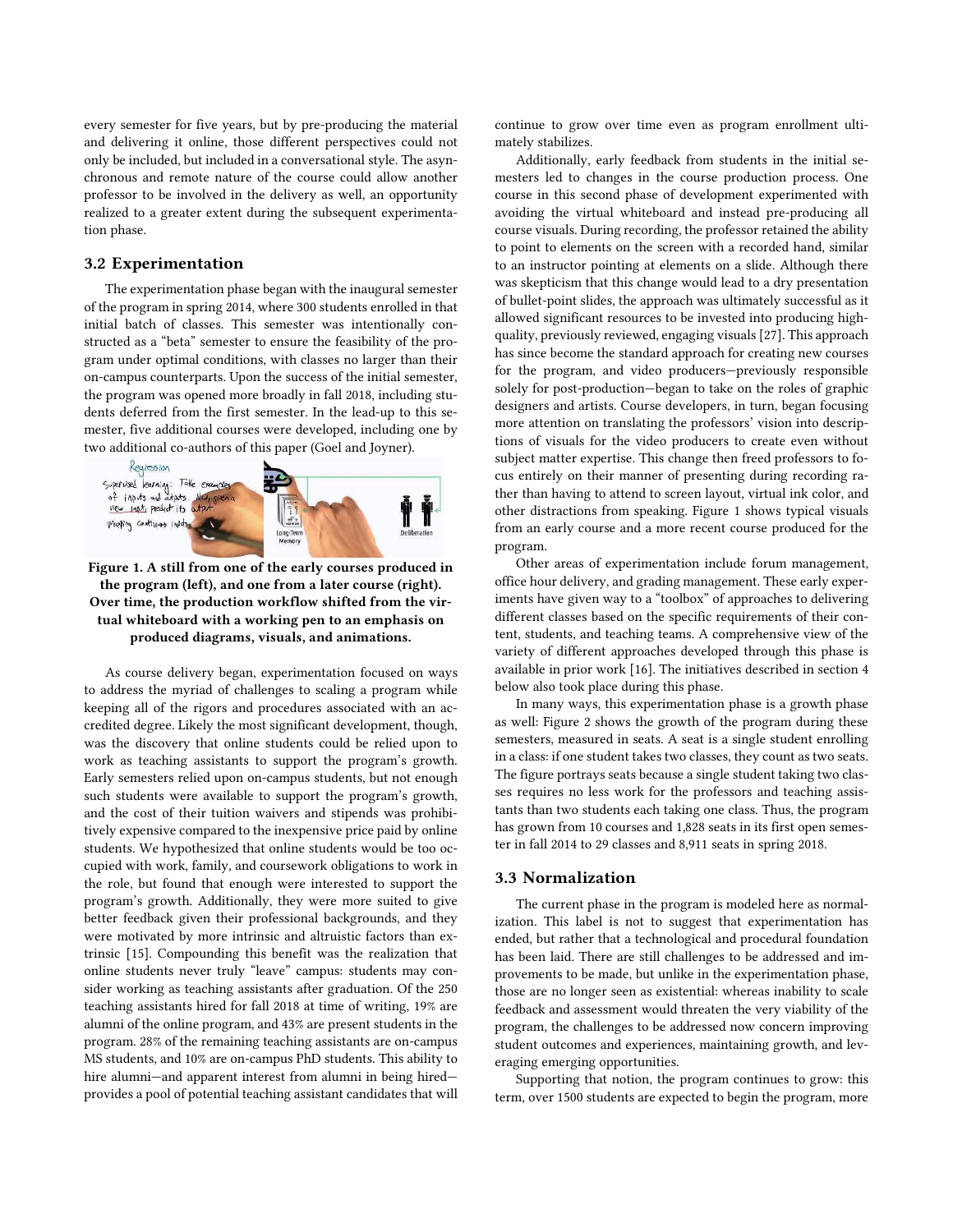

Figure 2. Growth of the program over time. Summer semesters are shorter, and thus some courses are not offered during summer. Each color represents a different course; color families represent the semester of launch for each course.

than the total number of alumni the program has generated so far. Graduation numbers have risen each semester since the inaugural class graduated in December 2015, and it is likely that matriculation and graduation numbers may ultimately balance out as they do on-campus (where the total enrollment capacity is dictated more strictly by housing and lecture hall capacity). That point has not been reached yet, however.

Thus, normalization focuses pedagogically on setting and communicating best practices across the program, and administratively on building out the supporting infrastructure behind the program. On the administrative side, the later years of the program's history have seen the hiring of a half-dozen academic advisers; multiple associate directors ded icated to topics like admissions, grievances, and the student experience; and greater relationships with other departments of campus covering academic integrity, student life, and alumni relations.

Pedagogically, much of this initial success is owed to the entrepreneurial nature of the courses and their professors: each has been active in experimenting and revising their own classes, discovering procedures and developing technologies that likely would never have been realized had requirements been communicated in a more top-down fashion. However, enough has been learned that a set of best practices has emerged: these may be challenged by future experiments, but such experiments should build from the experiences of these previous semesters. Moreover, there are specific details that must be filled in for every course: every course has its own deadlines, late policy, regrade policy, and so on. We are encouraging more standardization across these criteria so students may spend less time learning a course's specific delivery policies and more time learning the course's content.

The experimentation focuses now on building from that solid and shared foundation, but experimentation is underway. In fall 2018, for example, the program's peer review tool has been adjusted to share reviews across all reviewers of a particular assignment to gauge whether that shared foundation sparks more conversation or if the quality of students' feedback rises due to any perceived social pressure. In spring 2019, work is planned to quantify the biases that may emerge based on the name attached to a student in peer review; this controlled experiment would be able to quantitatively answer the extent to which a name associated with a certain gender or demographic group is prone to receive systematically better or worse numeric evaluation and feedback.

Other ongoing experimentation looks at the potential use of virtual reality to facilitate social presence in online learning and the increasing role that AI serves in providing students rapid feedback and answers to their questions. Those initiatives bring the program's development full circle back to one of its original motivations: the desire to innovate, and the unique ability of computing professors and students to contribute to both the program's content and its platform. This innovation echoes one of the major new opportunities in the program: how do we scale research opportunities for online students as we have scaled learning opportunities?

## 4 Technological Initiatives

Significant research has already been done on this program. However, much of that research has focused on elements of scale that are not unique to a computer science program, such as scaling human grading, office hours, peer grading, and forum management [\[3\]](#page-6-12)[\[12\]](#page-6-13)[\[15\]](#page-6-10)[\[16\]](#page-6-1)[\[19\].](#page-6-14) In teaching CS, however, there are unique additional demands absent from other fields, such as increased technological needs (e.g. cloud computing resources), unique types of integrity violations (e.g. code plagiarism), and increased focus on projects.

Those needs have given way to one of the program's distinct features: a unity of platform and skillset. As an online program,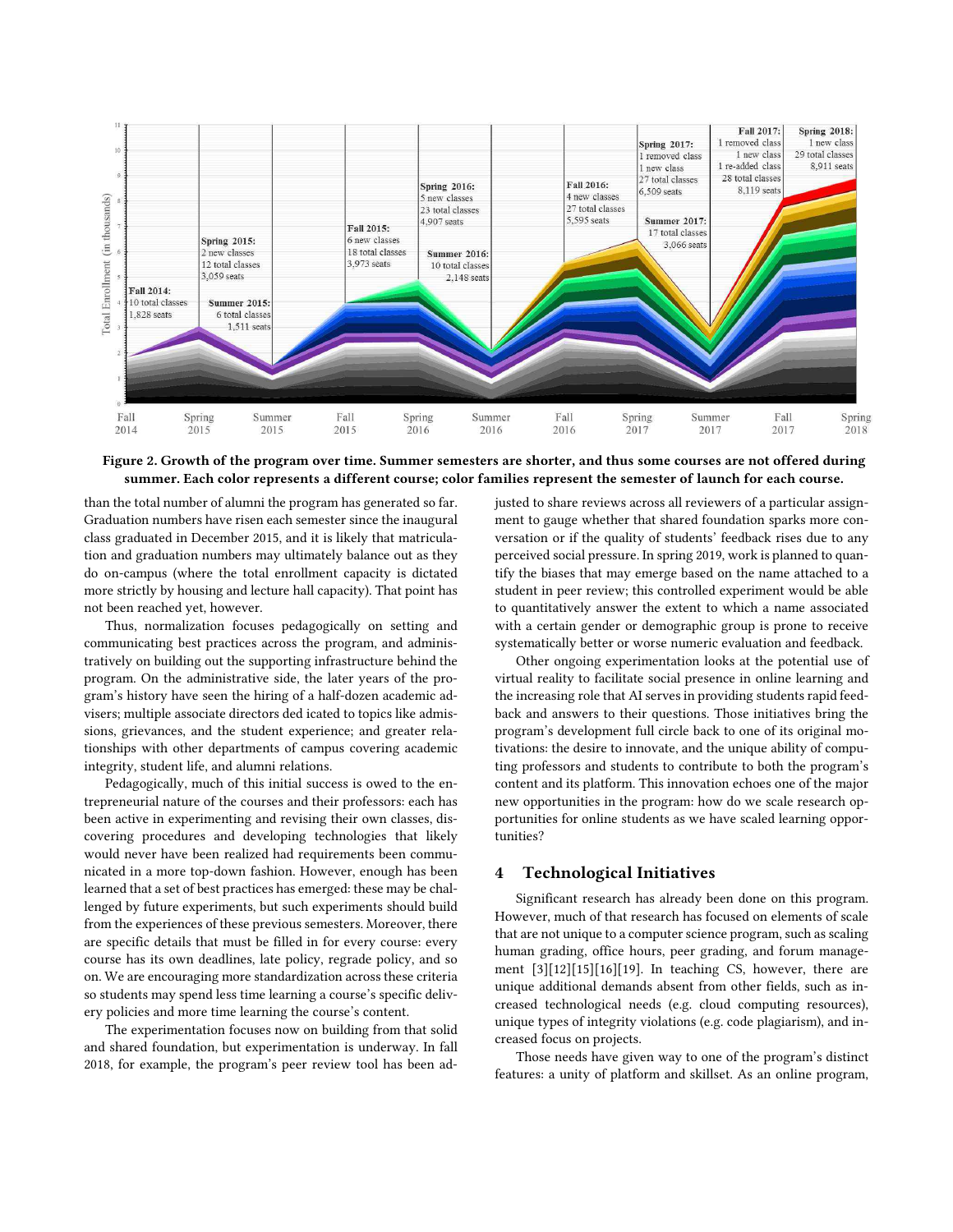all elements of instruction and assessment are delivered via technology. As a CS program, all faculty members and students are (or must become) proficient with the design and development of technology. As a result, we note that several of the solutions to the demands documented above have come from students or faculty teaching in the program rather than external partners, and moreover, that there are several opportunities in teaching online that these professors and students have been uniquely positioned to exploit.

# 4.1 AI for Forum Administration

Significant attention has been paid to forum administration, whether it be in for-credit online courses (e.g[. \[23\]\)](#page-6-15), MOOCs (e.g. [\[26\]\)](#page-6-16), or non-academic settings (e.g. [\[5\]\)](#page-6-17). Like MOOCs, for-credit at-scale courses have a massive number of interactions, but like for-credit courses, they carry the expectation that all questions will receive answers from official course staff. As graduate-level CS courses, these questions are often back-and-forth discussions to debug errors or expand knowledge, not solely isolated questions with singular answers.

While non-technical human-based solutions have been developed [\[16\],](#page-6-1) several projects have applied AI to this challenge. In one of Goel's projects, an AI agent was developed based on previous semesters' Q&A patterns as well as a structured knowledge representation of course information to proactively answer student questions when a certain level of confidence in the answer could be achieved [\[9\].](#page-6-18) Starner has developed a tool that intelligently recommends related questions to students based on new questions they are asking in order to offload responsibility for finding repeated questions from students or teaching assistants. Both projects aim to allow students to get answers more quickly, either by proactively delivering an answer or making an existing answer easier to find, while also reducing the number of questions teaching assistants must answer individually.

Forums play an additional role regarding community-building in online courses and may be analyzed to signify overall student sentiment or identify students in need of individual intervention. For a class project, two students in the program individually leveraged sentiment analysis to accomplish these two tasks: one AI system flags individual students whose tone is seen trending negatively for instructor intervention, while another gauges overall classroom sentiment to synthesize for instructors points of contention or difficulty in the semester [\[31\].](#page-6-19) Another student used sentimental analysis to evaluate longitudinal changes in discourse in one of the program's course[s \[3\].](#page-6-12) 

# 4.2 Code Plagiarism Detection & Deterrence

Detecting code plagiarism is a commonly referenced problem in computer science education that has given rise to several projects (e.g. [\[1\]](#page-6-20)[\[4\]](#page-6-21)[\[21\],](#page-6-22) among many others). While many are narrowly tied to a particular programming language or context, MOSS [29] covers multiple languages. However, detecting if two code files are similar is only the last stage of plagiarism detection at scale. The ubiquity of tools like Github for sharing work demands that plagiarism detection occur across semesters rather

than just within singular assignment submissions, but these courses at scale retain thousands of submissions after multiple semesters. To support organizing and filtering the results for only pertinent pairs, one student for her class project developed a tool specifically for organizing archives of previous submissions, deliberately uploading pertinent sets for evaluation, and presenting results for efficient confirmation and action [32].

Detecting plagiarism relies on possessing both the original and the copied material, but no plagiarism detection solution can address the case of homework-for-hire services where the original is never available to anyone but the student ultimately submitting it as their original work. To combat this tactic, Starner has led a project to construct an AI agent to proactively identify suspected requests for homework-for-hire on a popular freelancing web site, with plans to extend that work to other services as well.

As an international program, the courses are also notably impacted by the documented difference in cultural perceptions of plagiarism [\[11\].](#page-6-23) To address this dynamic, one course has—in addition to employing MOSS to detect plagiarism and proactively having public code repositories removed—authored content with embedded formative assessment to instruct students on what behaviors are permitted and forbidden.

#### 4.3 Peer Evaluation and Participation

Peer assessment has been heavily used in MOOCs, for both summative (e.g. [33]) and formative feedback (e.g[. \[20\]\)](#page-6-24). Research on this program, however, has noted the need—for accreditation and reputation—to rely on expert review rather than peer review for generating grades [\[15\].](#page-6-10) Peer review may nonetheless play a pedagogical or supporting role, however. Isbell has led a project wherein peer review of short answer responses is seeded with responses whose assessment is known. A probabilistic graphical model is then constructed to establish individual students' proficiency in evaluation, which can be used to generate grades for their peers or to evaluate those students directl[y \[19\].](#page-6-14) Joyner led a project to modify an existing peer review platform to equip graders with the results of a round of peer review while grading, finding that doing so increased students' perceptions of the quality of feedback they received [\[12\].](#page-6-13) 

As part of a graduate-level CS program, the program also has courses focused on design or evaluation of interfaces. Toward this end, students may need to conduct surveys, interviews, or demonstrations and gather feedback. Classmates' participation in these is encouraged and scored for course credit. To support this process, a student under the direction of Joyner developed a platform for students to create surveys or evaluations and share them with classmates, whose participation is then recorded automatically for inclusion in their grade.

#### 4.4 Automated Evaluation and Feedback

One major area of opportunity in online learning is the opportunity for AI-driven automated feedback. As instruction and assessment are already occurring in a computational interface, the platform is present to give students immediate evaluation in support of a rapid feedback cycle. To realize this potential, Goel and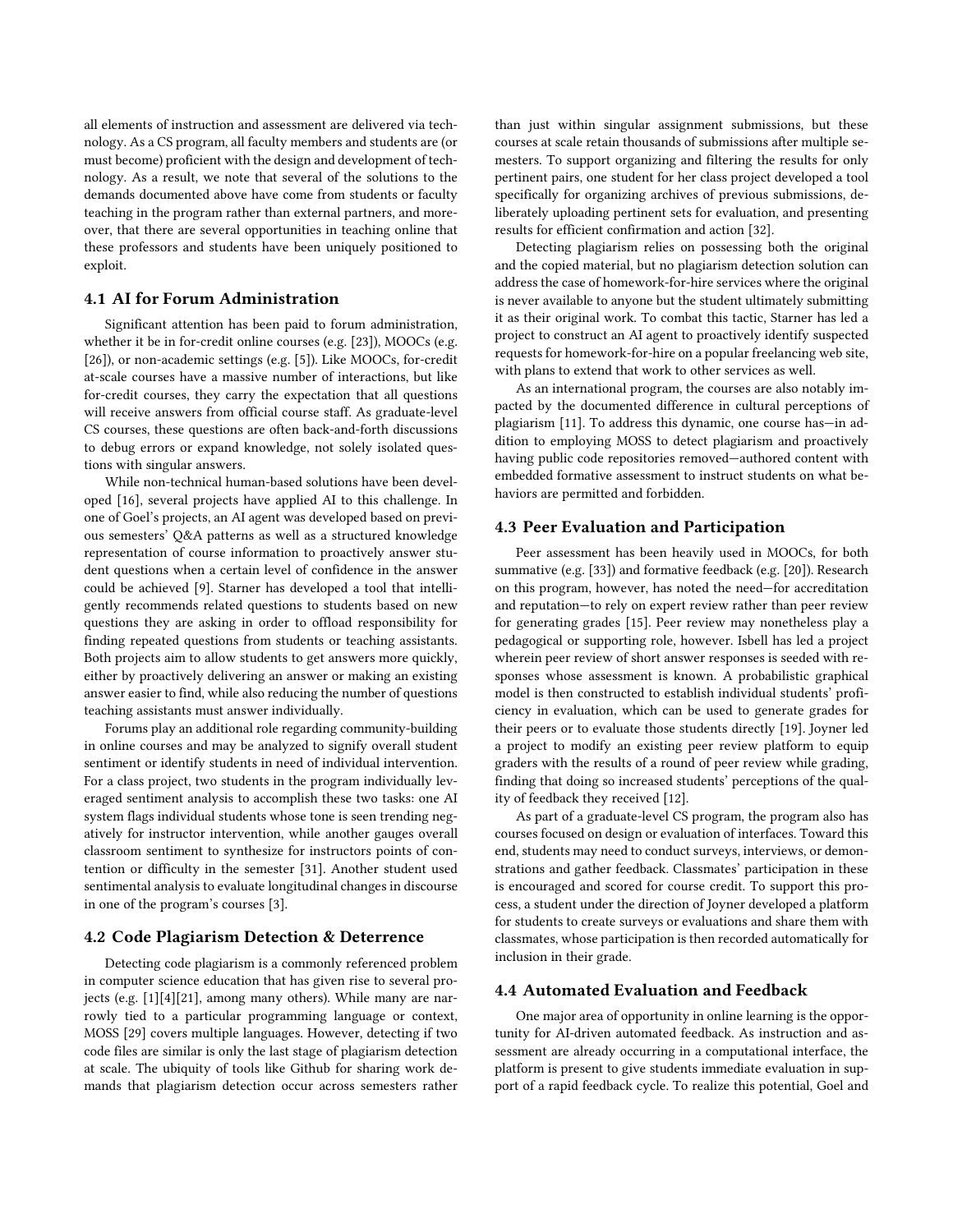Joyner developed the notion of nanotutoring, wherein small, highly specialized AI agents are developed for specific problems [\[6\].](#page-6-25) These nanotutors, inspired by the broad literature on intelligent tutoring systems, address problems narrow enough that the entire potential answer space may be mapped to feedback, but broad enough that student answers may have hundreds of variations. Goel and Joyner constructed from scratch over 100 such nanotutors in their course and have received positive feedback on the role this feedback plays in students' learnin[g \[7\].](#page-6-26)

On the other end of the spectrum, automated evaluation is also possible on much larger projects of the outcome measures are objective. In one class taught by Goel and Joyner, students are asked to construct cognitive agents that attempt a human intelligence test [\[8\].](#page-6-27) Upon submission to the autograding platform, the students' agents are tested against a battery of problems they did not see while writing the agent. Students are then given the results of this test immediately so they may continue to iterate on and improve the agent. This project was used before in the course's oncampus counterpart, but the scale of the online program provided the incentive and resources to develop a sophisticated solution.

The platform on which this solution resides is general and available for use by other classes as well, which has given way to several new opportunities for innovation. Goel and Joyner capitalized on the formal structure and automated execution to study crowdsourced ideation for complex problems featuring novel solutions from student[s \[13\].](#page-6-28) In Starner's course, students construct separate agents for search and for game-playing, the latter of which are then matched against each other in a tournament. Similar to crowdsourced ideation, this infrastructure combined with the program's scale and the instructors' research background has given rise to valuable research on the content itself. Notably, this infrastructure was all constructed by program staff for the program; no out-of-the-box solutions are used.

## 4.5 Student-to-Student Advising

Professors in this online program have noted the significant impact that the online platform allows individual students to have [\[14\].](#page-6-29) The forum-based environment allows every student to effectively have unlimited time "in front of" the class to share their thoughts without taking time away from the planned lecture. As a result, a powerful student community has emerged. While this community could be present in any similar program regardless of subject matter, the technical ability of these students has given rise to projects to support their classmates. The most significant among these is an unofficial student-run web app in which students review courses and read reviews of other students. The site evolved from a collaborative spreadsheet shared in the early days of the program, and although similar sites exist (e.g. RateMyProfessor), this site's close tie with the program's structure and student body drive significantly more traffic. To date, the site has received over 2,700 reviews, most connected with numeric assessments of the quality, difficulty, and workload for quick summarization. Students may filter reviews by semester, rating, and difficulty, and the course pages automatically pull from the school's publicly-available grade database to augment the reviews. The entire effort has been performed completely independently by the

student community with no support from the school, and the project has changed hands multiple times since its inception. The platform has even served as the target for follow-up studies; one student used sentiment analysis on the platform's reviews and compared them to official university reviews, finding that these public classmate-targeted reviews showed more negative sentiment than private professor-targeted reviews [\[24\].](#page-6-30) 

#### 5 Persistent Challenges

While the program has largely addressed existential threats, there are still challenges and opportunities. One major issue is course maintenance. Most courses in the program are built on top of a MOOC with hundreds of videos. Over 14,000 individual videos have been produced, most around 3 minutes in duration. Most professors will record a lecture (which is then split into smaller videos) in a single sitting, lending continuity to the presentation. If later content is to be added or revised, the process typically demands re-recording the entire lecture. Joyner experimented with focusing on video independence and modularity and has found the course easier to maintain. This solution requires a fundamental shift in the initial development paradigm that is less natural than the standard presentation style.

Forum administration remains an issue. Although the forum workflows documented in prior work [\[16\]](#page-6-1) and the AI tools described in section 4 help, forums for large classes still become difficult for both students and teaching teams. While AI may find duplicate questions within a semester or proactively answer routine questions, a graduate CS program is characterized in part by discussion. Constructing an AI to participate in discussion is more difficult challenge than clustering or pairing answers to questions. Developments are underway to create a forum built with the needs of a large, for-credit online course in mind.

Finally, much of this analysis has focused on delivery of individual courses. However, the program exists as part of a broader ecosystem, from which it draws value. Elements of that broader ecosystem are strained by the program's growth. Academic advising, for example, is needed by the program's students. Institute policies exist for documenting family emergencies or illnesses, tracking and investigating integrity violations, and addressing students' grievances. In many cases, technological solutions are possible, but many of these require a human's direct involvement in each case. Scaling these processes remains a challenge.

#### 6 Conclusion

This paper has recounted the motivation, creation, expansion, and normalization of an online graduate program in computer science. While in some ways it is a straightforward evolution of traditional distance learning, it is distinct in its approach to leveraging the lessons learned from the rise of MOOCs and the extent to which it takes advantage of the online environment to improve the student experience. In many ways, the scale, asynchronicity, and remoteness of the program have proved to be opportunities rather than obstacles: they allow the creation of a 24/7 classroom where students may interact with one another any without permanently missing any lecture or discussion.